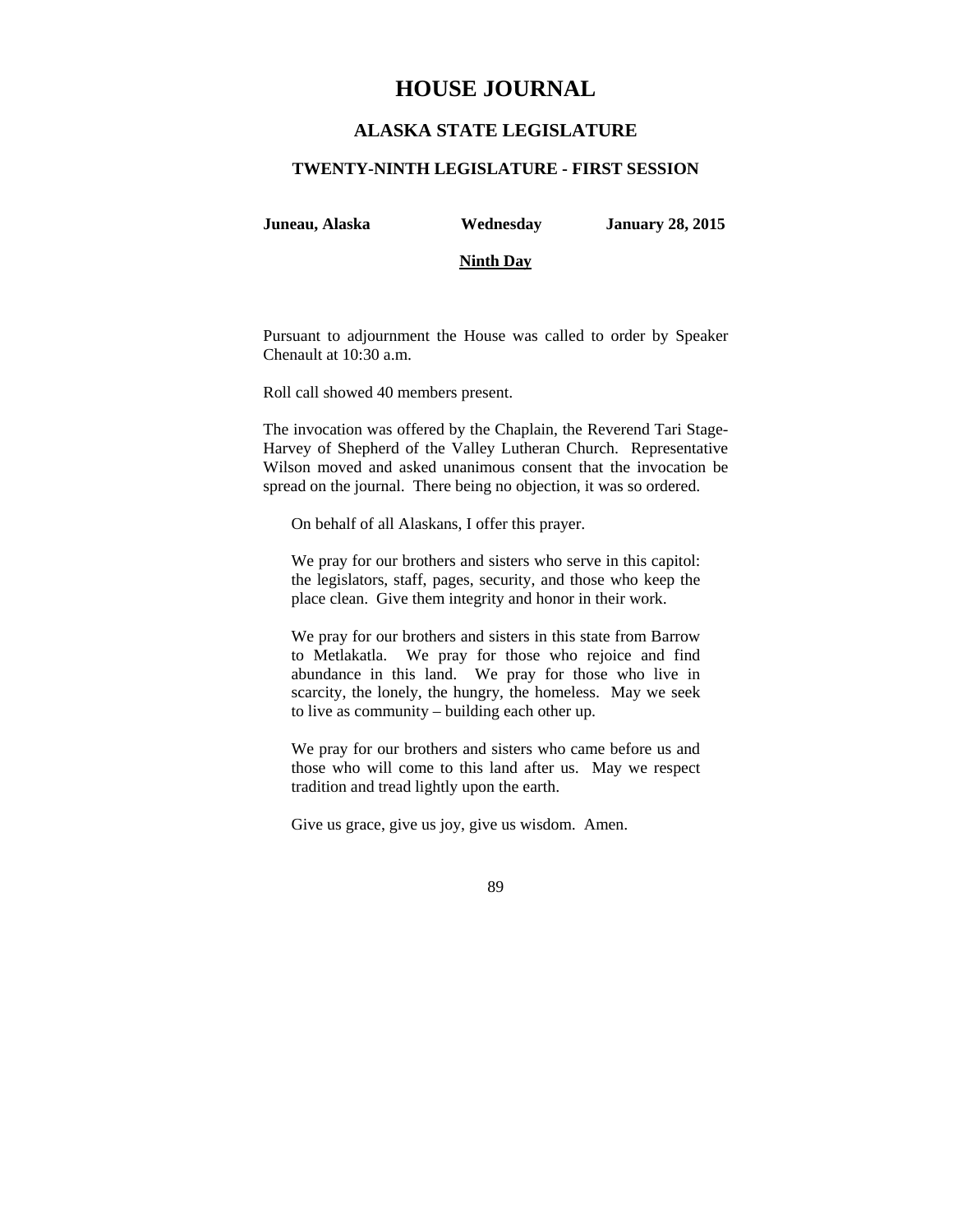The Pledge of Allegiance was led by Representative Drummond.

## **CERTIFICATION OF THE JOURNAL**

Representative Millett moved and asked unanimous consent that the journal for the seventh and eighth legislative days be approved as certified by the Chief Clerk. There being no objection, it was so ordered.

**\* \* \* \* \*** 

Representative Kito introduced Michaela Twarog and Leah Fraser, House Pages, from Juneau.

Representative Keller introduced Catherine Dunleavy, House Page, from Wasilla.

Representative Neuman introduced Matt Simpson, Assistant Sergeantat-Arms, from Big Lake.

Representative Hughes introduced Zach Zegzdryn, House Page, from Palmer.

Representative Guttenberg introduced Mary Strehl, House Page, from Fairbanks.

Representative Millett introduced Darren Campbell, House Page, from Anchorage.

## **MESSAGES FROM THE GOVERNOR**

A letter dated January 26, 2015, was read stating that, in accordance with art. VII, sec. 3, Constitution of the State of Alaska and AS 14.40.150, the Governor submits the following names for legislative confirmation of appointment to the positions noted.

The Speaker referred the following to the Education Committee: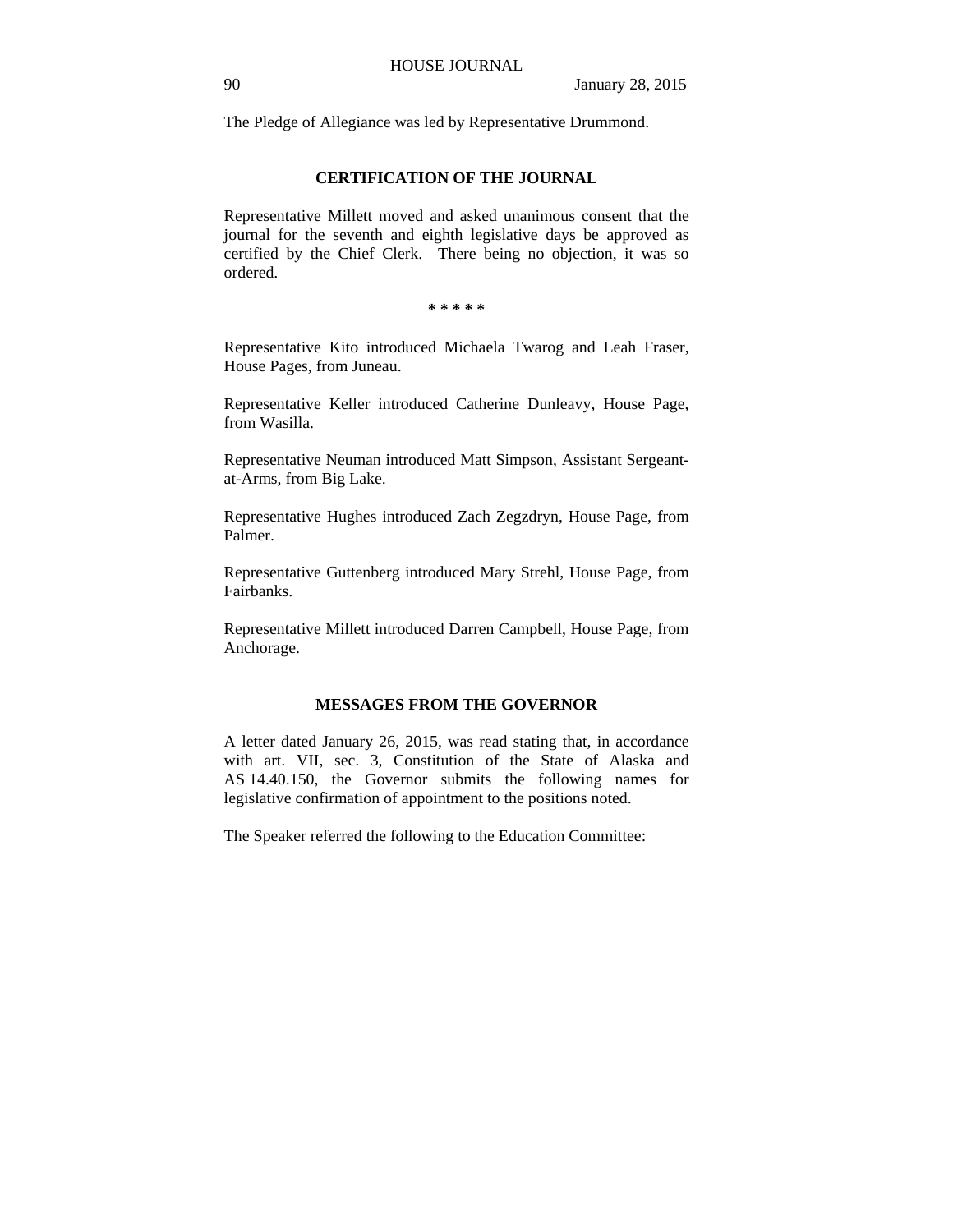January 28, 2015 91

**University of Alaska Board of Regents** 

Sheri D. Buretta – Eagle River Appointed: 2/2/2015 Term Expires: 2/1/2022

John Davies – Fairbanks Appointed: 2/2/2015 Term Expires: 2/1/2022

Lisa M. Parker – Soldotna Appointed: 2/2/2015 Term Expires: 2/1/2022

Andrew Teuber – Kodiak Appointed: 2/2/2015 Term Expires: 2/1/2022

Resumes for the appointments are on file in the Chief Clerk's office.

## **COMMUNICATIONS**

A letter dated January 21, 2015, was received from Dana Fabe, Chief Justice of the Alaska Supreme Court, stating that she nominated the following public members to serve on the Select Committee on Legislative Ethics pursuant to AS 24.60.130 and 24.60.131:

Dennis "Skip" Cook Herman G. Walker, Jr.

The Speaker referred the appointments to the Judiciary Committee.

The following were received:

Alaska Commercial Fishing and Agriculture Bank 2014 Annual Report (as required by AS 44.81.200)

International Arctic Research Center Annual Report 2014

Knik Arm Bridge and Toll Authority 2014 Annual Report (as required by AS 19.75.111)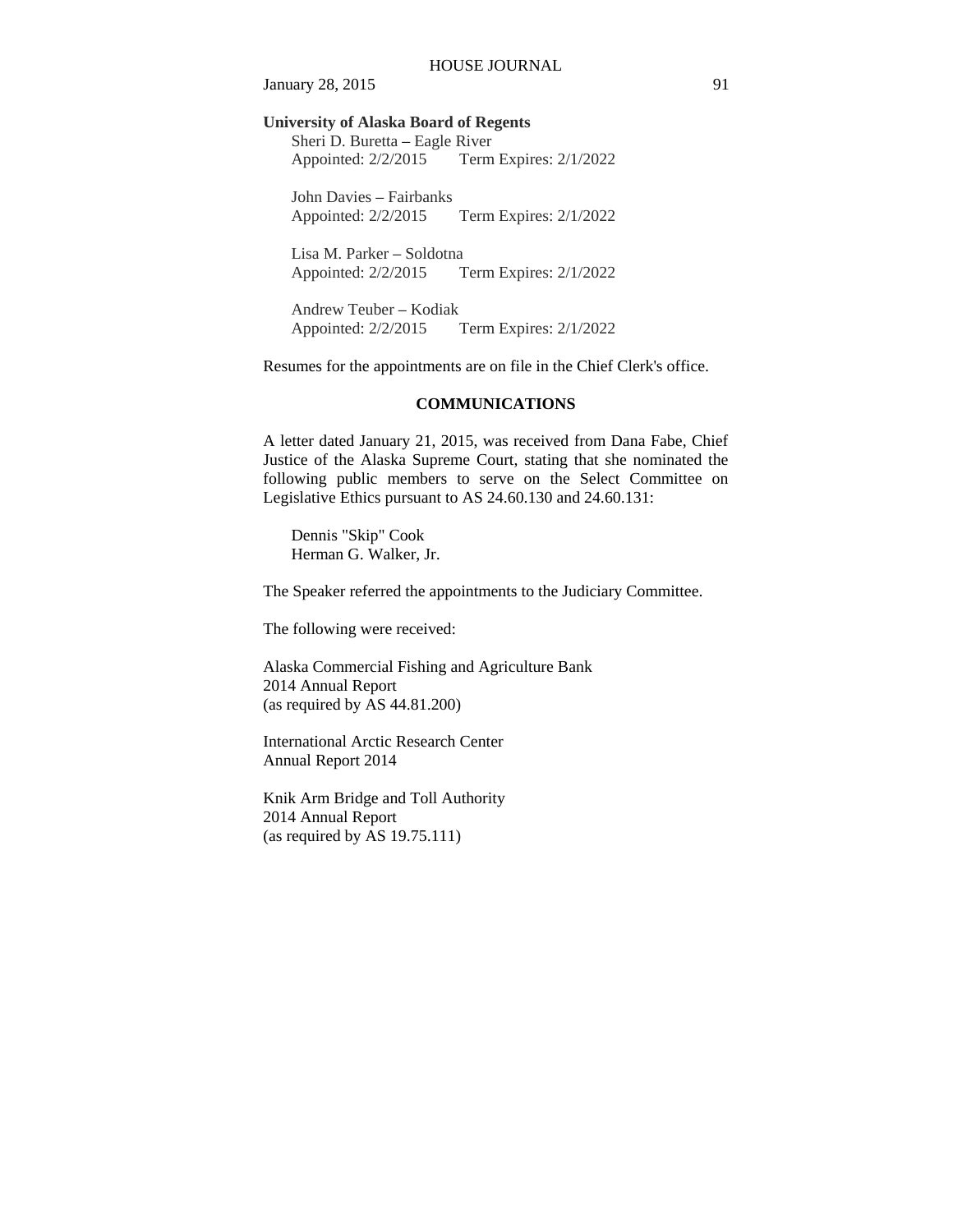## **INTRODUCTION OF CITATIONS**

The following citation was introduced and taken up later as a Special Order of Business:

In Memoriam - Katie Elliott, An Inspiration to Young Alaskans By Representatives Vazquez, Gara

The following citations were introduced and referred to the Rules Committee for placement on the calendar:

Honoring - Alaska Broadcasters Association, 50th Anniversary By Representative Pruitt; Senator Egan

In Memoriam - Janet Alice Constantine By Senator Egan; Representatives Munoz, Kito

In Memoriam - Christine Ann McVay By Senator Stevens; Representative Stutes

In Memoriam - Charles Hugh Dorman By Senator Stevens; Representative Stutes

In Memoriam - David Pestrikoff By Senator Stevens; Representative Stutes

In Memoriam - Beverly Rena Horn By Senator Stevens; Representative Stutes

In Memoriam - Iver Emmanuel Malutin By Senator Stevens; Representative Stutes

In Memoriam - Bob Compeau, Jr. By Senator Bishop; Representative Wilson

In Memoriam - James Bentley Kallander By Senator Stevens; Representative Stutes

In Memoriam - Harold J. Naughton By Senator Stevens; Representative Stutes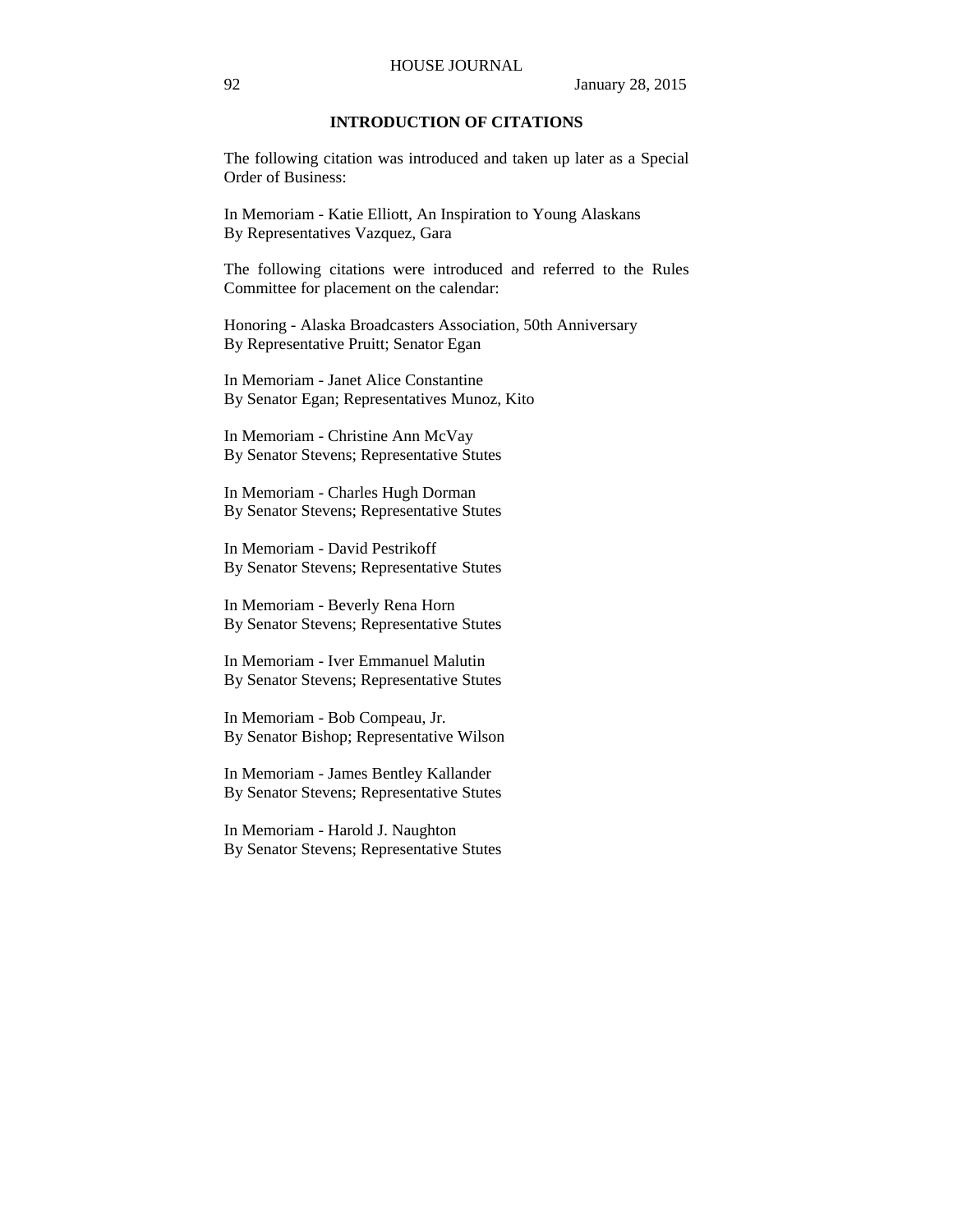January 28, 2015 93

In Memoriam - Julie Knagin By Senator Stevens; Representative Stutes

In Memoriam - Roy Albert Ecklund By Senator Stevens; Representative Stutes

In Memoriam - Edward F. Allen By Senator Stevens

#### **INTRODUCTION, FIRST READING, AND REFERENCE OF HOUSE RESOLUTIONS**

## **HJR 10**

HOUSE JOINT RESOLUTION NO. 10 by Representatives NAGEAK, Chenault, Millett, Johnson, Hawker, Olson, Herron, Neuman, Wilson, Hughes, Saddler, Tilton, Stutes, Pruitt, Colver, and Talerico:

Opposing the revised Comprehensive Conservation Plan and Environmental Impact Statement for the Arctic National Wildlife Refuge; opposing attempts by President Obama to alter management of the coastal plain of the Arctic National Wildlife Refuge; encouraging the United States Congress to reject a proposal based on the revised Comprehensive Conservation Plan or accompanying Environmental Impact Statement; and encouraging the United States Congress to reject a proposal that does not open the coastal plain of the Arctic National Wildlife Refuge to oil and gas development.

was read the first time and referred to the Resources Committee.

### **INTRODUCTION, FIRST READING, AND REFERENCE OF HOUSE BILLS**

#### **HB 81**

HOUSE BILL NO. 81 by Representatives TILTON and Hughes, entitled:

"An Act relating to an exemption from the regulation of construction contractors."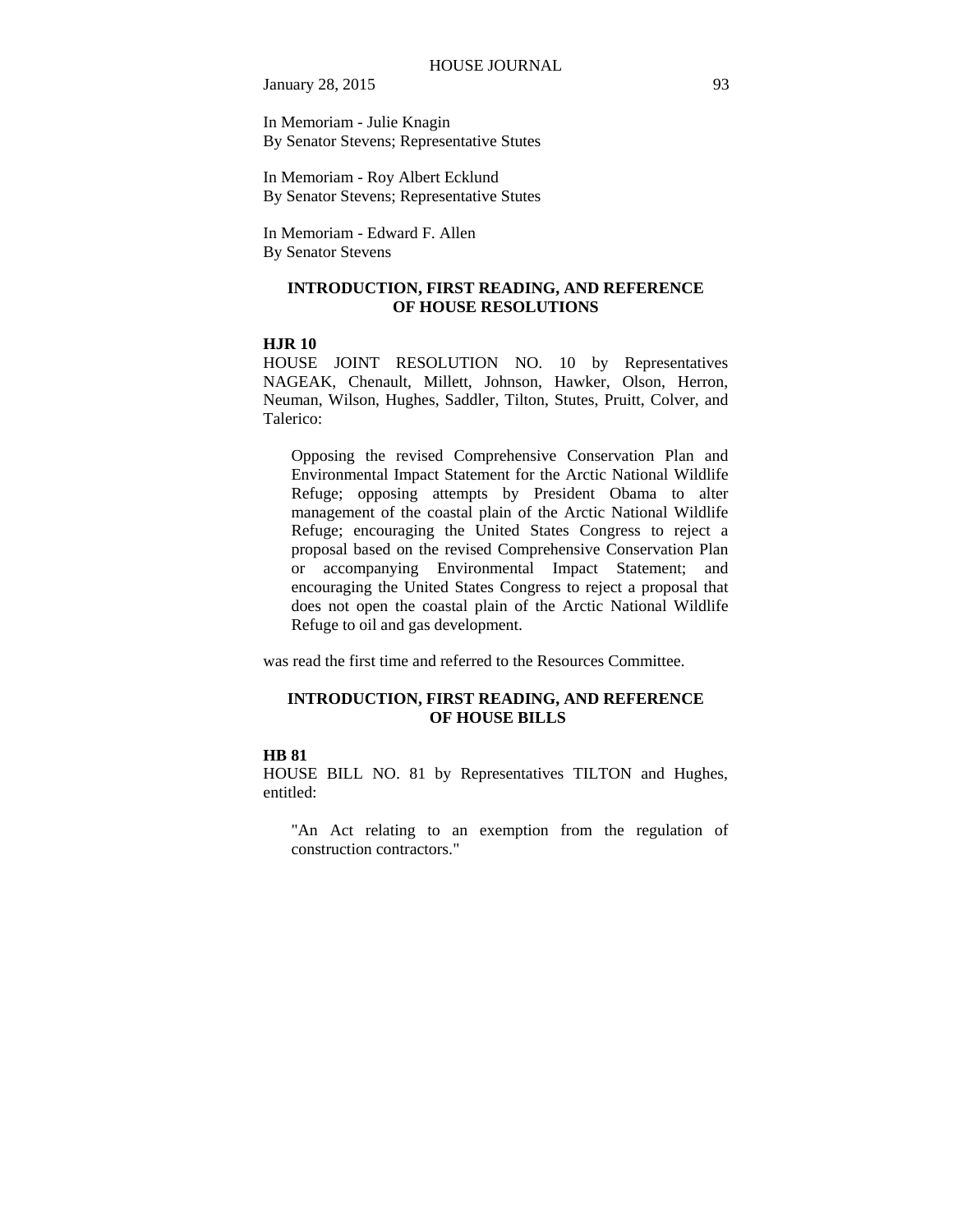was read the first time and referred to the Labor & Commerce Committee.

## **HB 82**

HOUSE BILL NO. 82 by Representative FOSTER, entitled:

"An Act relating to funding for Internet services for schools."

was read the first time and referred to the Education and Finance Committees.

#### **HB 83**

HOUSE BILL NO. 83 by Representative LEDOUX, entitled:

"An Act relating to collecting information about civil litigation by the Alaska Judicial Council; repealing Rule 41(a)(3), Alaska Rules of Civil Procedure, and Rules 511(c) and (e), Alaska Rules of Appellate Procedure; and providing for an effective date."

was read the first time and referred to the Judiciary Committee.

## **HB 84**

HOUSE BILL NO. 84 by Representatives REINBOLD, Tilton, Keller, and Hughes, entitled:

"An Act relating to the Legislative Budget and Audit Committee; and requiring state agencies, municipalities, and regional educational attendance areas to report on federal receipts."

was read the first time and referred to the Finance Committee.

## **HB 85**

HOUSE BILL NO. 85 by Representative REINBOLD, entitled:

"An Act relating to college and career readiness assessments for secondary students; and relating to restrictions on the collection, storage, and handling of student data."

was read the first time and referred to the Education and Finance Committees.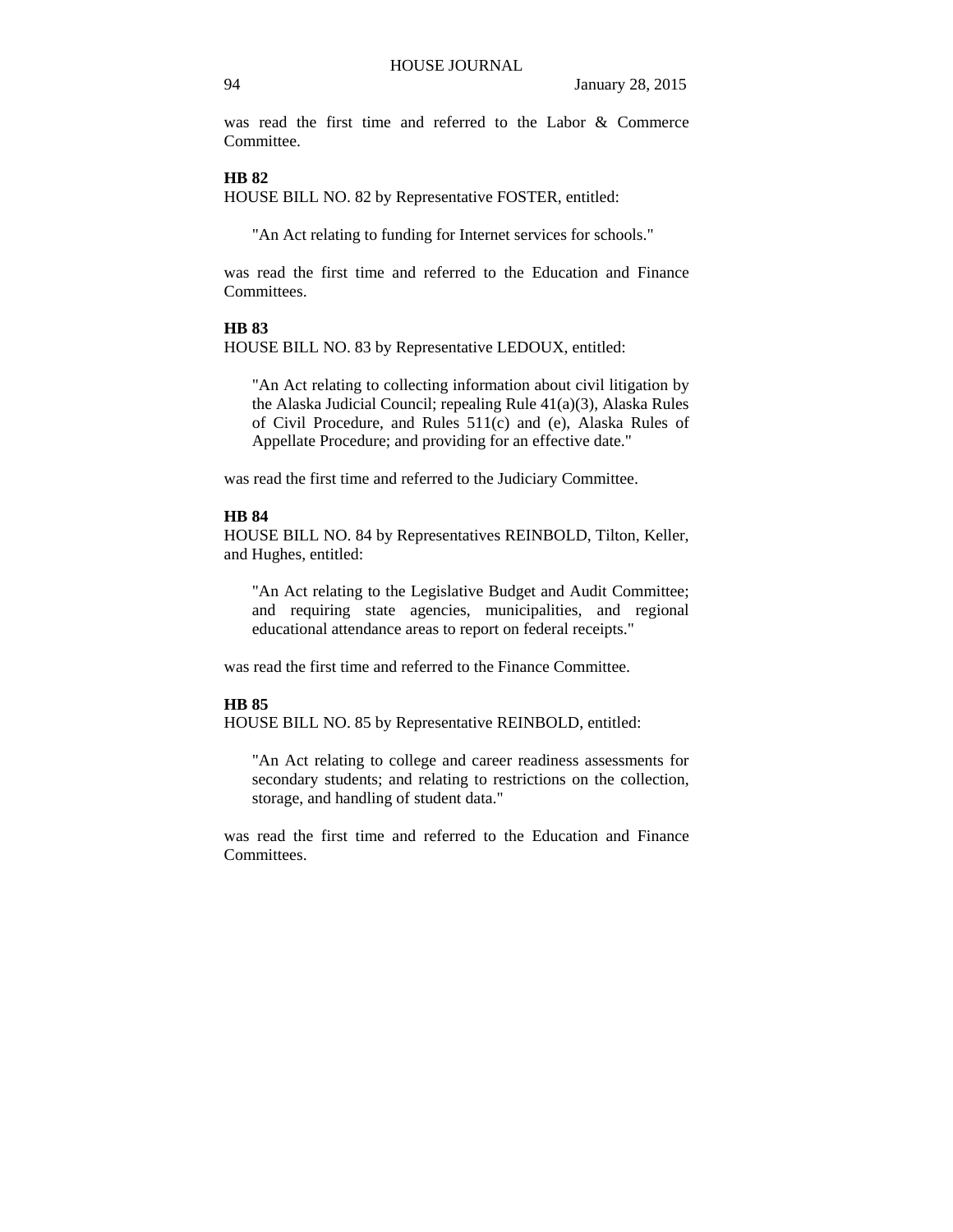## **CONSIDERATION OF THE DAILY CALENDAR**

#### **LEGISLATIVE CITATIONS**

Representative Millett moved and asked unanimous consent that the House approve the citations on the calendar. There being no objection, the following citations were approved and sent to enrolling:

#### Honoring - Aaron Abella for Outstanding Artistic Performance

By Representatives Munoz, Kito, Chenault, Claman, Colver, Drummond, Edgmon, Foster, Gara, Gattis, Gruenberg, Guttenberg, Hawker, Herron, Hughes, Johnson, Josephson, Kawasaki, Keller, Kreiss-Tomkins, LeDoux, Lynn, Millett, Nageak, Neuman, Olson, Ortiz, Pruitt, Reinbold, Saddler, Seaton, Stutes, Talerico, Tarr, Thompson, Tilton, Tuck, Vazquez, Wilson, Wool; Senator Egan

## Honoring - Aaron Densmore

By Senator Meyer; Representatives Chenault, Claman, Colver, Drummond, Edgmon, Foster, Gara, Gattis, Gruenberg, Guttenberg, Hawker, Herron, Hughes, Johnson, Josephson, Kawasaki, Keller, Kito, Kreiss-Tomkins, LeDoux, Lynn, Millett, Munoz, Nageak, Neuman, Olson, Ortiz, Pruitt, Reinbold, Saddler, Seaton, Stutes, Talerico, Tarr, Thompson, Tilton, Tuck, Vazquez, Wilson, Wool

#### In Memoriam - Ruth Anderson

By Senator Meyer; Representatives Chenault, Claman, Colver, Drummond, Edgmon, Foster, Gara, Gattis, Gruenberg, Guttenberg, Hawker, Herron, Hughes, Johnson, Josephson, Kawasaki, Keller, Kito, Kreiss-Tomkins, LeDoux, Lynn, Millett, Munoz, Nageak, Neuman, Olson, Ortiz, Pruitt, Reinbold, Saddler, Seaton, Stutes, Talerico, Tarr, Thompson, Tilton, Tuck, Vazquez, Wilson, Wool

#### In Memoriam - Franklin Elliott Vaughn

By Senator Meyer; Representatives Chenault, Claman, Colver, Drummond, Edgmon, Foster, Gara, Gattis, Gruenberg, Guttenberg, Hawker, Herron, Hughes, Johnson, Josephson, Kawasaki, Keller, Kito, Kreiss-Tomkins, LeDoux, Lynn, Millett, Munoz, Nageak, Neuman, Olson, Ortiz, Pruitt, Reinbold, Saddler, Seaton, Stutes, Talerico, Tarr, Thompson, Tilton, Tuck, Vazquez, Wilson, Wool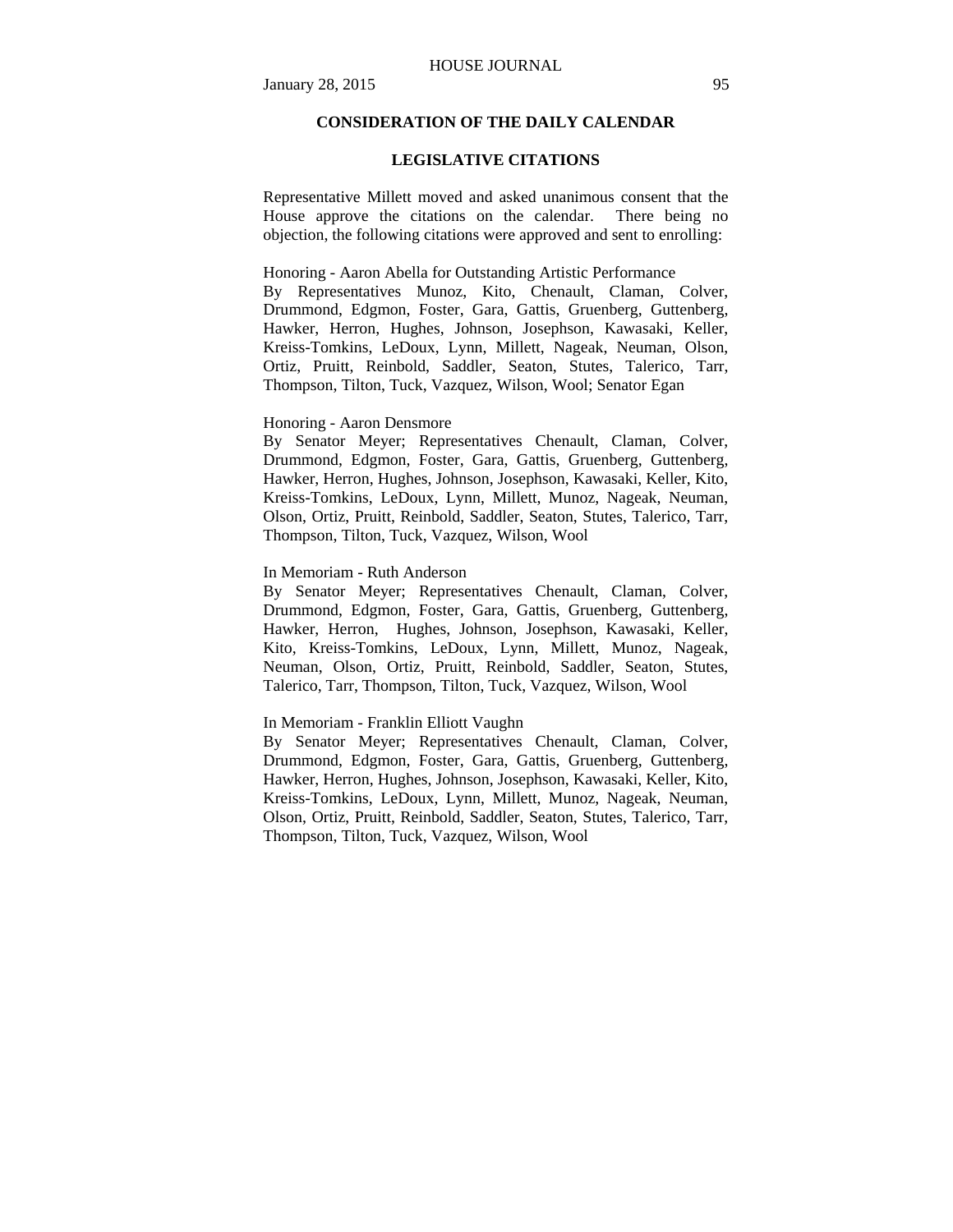In Memoriam - Richard Malcom Fraser

By Senator Stevens; Representatives Seaton, Chenault, Claman, Colver, Drummond, Edgmon, Foster, Gara, Gattis, Gruenberg, Guttenberg, Hawker, Herron, Hughes, Johnson, Josephson, Kawasaki, Keller, Kito, Kreiss-Tomkins, LeDoux, Lynn, Millett, Munoz, Nageak, Neuman, Olson, Ortiz, Pruitt, Reinbold, Saddler, Stutes, Talerico, Tarr, Thompson, Tilton, Tuck, Vazquez, Wilson, Wool

## **UNFINISHED BUSINESS**

Representative Millett moved and asked unanimous consent that the following members be excused from a call of the House. There being no objection, the members were excused as noted:

Representative Chenault – from 8:00 p.m., January 30 to 10:00 p.m., February 1

Representative Millett – from noon, January 30 to 10:30 p.m., February 1

Representative Hughes – from noon, February 6 to 8:00 p.m., February 8

Representative Vazquez – from 6:00 a.m., January 30 to 10:00 p.m., February 1

Representative Gattis – from noon, February 6 to 10:00 a.m., February 8

Representative Gara – from 6:30 p.m., January 30 to 10:30 a.m., February 2

Representative Pruitt – from noon, January 28 to 8:00 p.m., February 2 (amended from page 68)

Representative Wool – from noon, January 30 to 10:30 a.m., February 2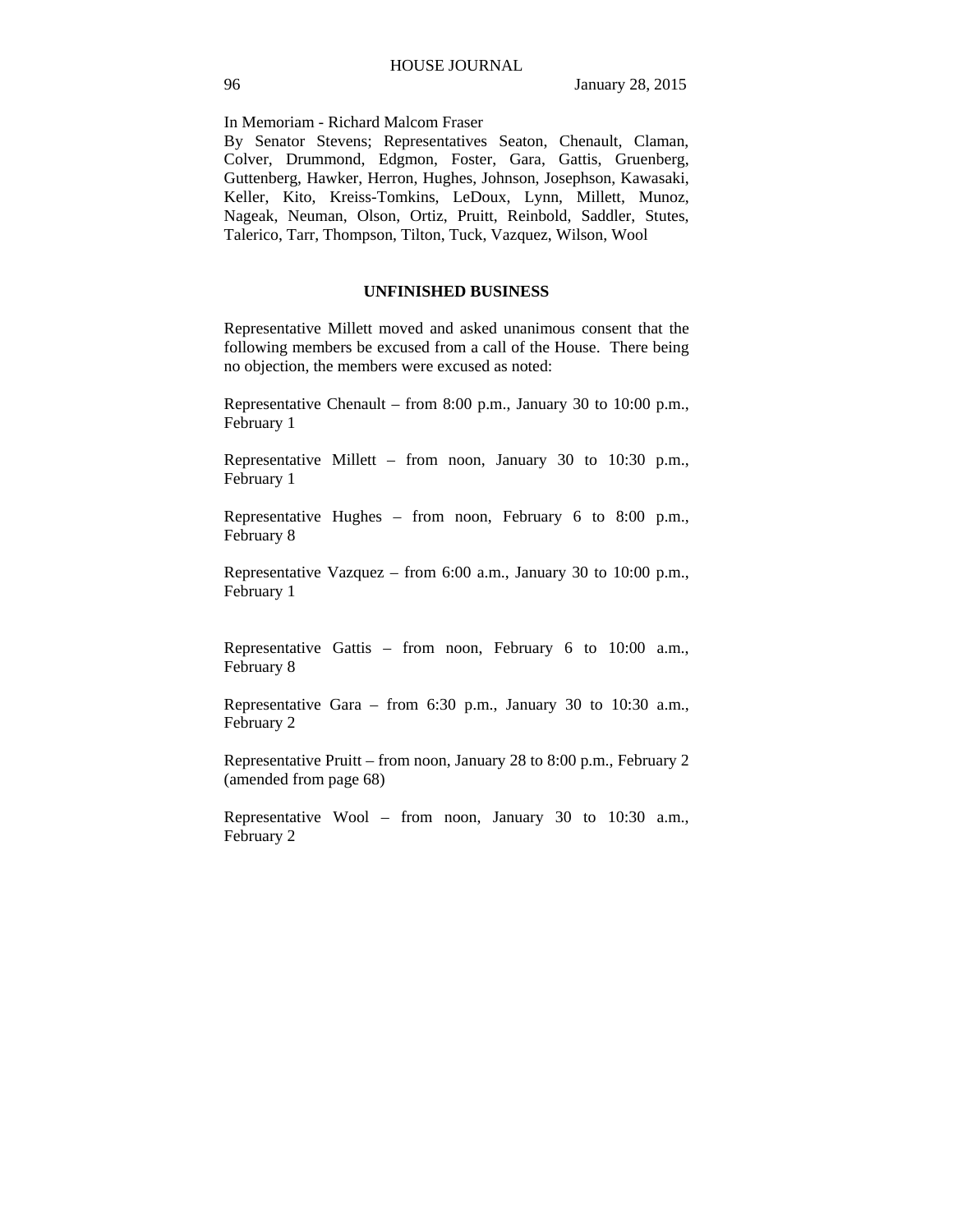January 28, 2015 97

#### **HB 62**

The Speaker removed the Judiciary Committee referral and added a Transportation Committee referral for the following:

HOUSE BILL NO. 62

"An Act relating to off-highway restricted noncommercial drivers' licenses."

HB 62 is in the State Affairs Committee.

Pursuant to AS 24.20.650, and in conjunction with the Senate President, the Speaker appointed George Vakalis to a three-year term on the Joint Armed Services Committee as the public member recommended by the Municipality of Anchorage.

#### **HJR 7**

Representative Ortiz added his name as cosponsor to:

#### HOUSE JOINT RESOLUTION NO. 7

Opposing the proposed designation of an Aleutian Islands National Marine Sanctuary.

#### **HB 77**

Representative Vazquez added her name as cosponsor to:

#### HOUSE BILL NO. 77

"An Act relating to training regarding disabilities for police officers, probation officers, parole officers, correctional officers, and village public safety officers; relating to guidelines for drivers when encountering or being stopped by a peace officer; relating to driver's license examinations; and relating to a voluntary disability designation on a state identification card and a driver's license."

## **SPECIAL ORDER OF BUSINESS**

Representative Millett moved and asked unanimous consent that the notice and publication requirements be waived and the citation, In Memoriam - Katie Elliott, An Inspiration to Young Alaskans, be taken up as a Special Order of Business. There being no objection, it was so ordered.